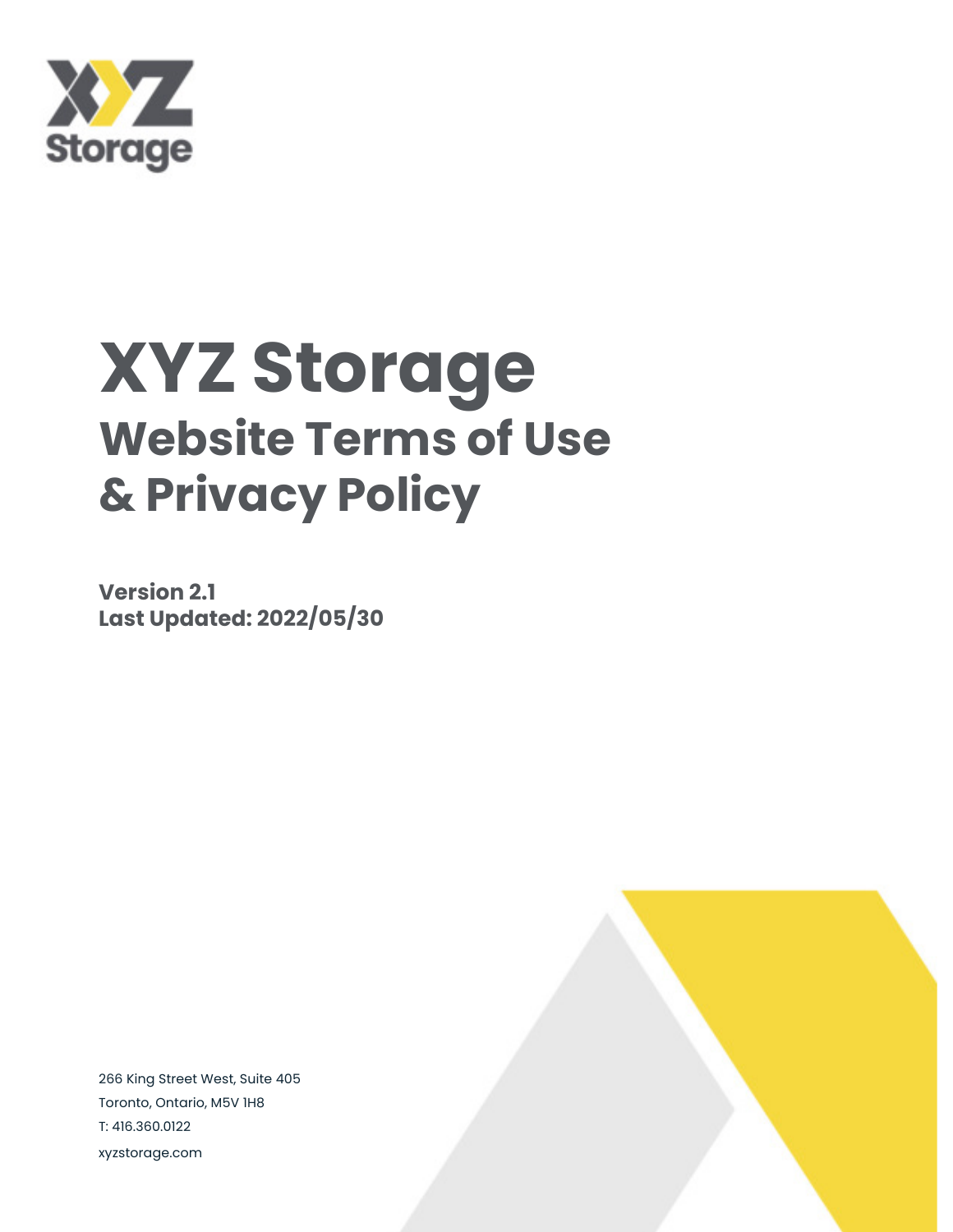

## **Terms of Use**

You may not download or save any image(s) for any reason. The content of this web site, including ACSS's identifications, are the property of XYZ Storage.

Any personal data submitted by the visitor to this Web site may be used for further communications only from XYZ Storage but will not be sold or given to third parties.

No part of this web site may be copied, republished, stored in a retrieval system or otherwise reproduced or transmitted, in any form or by any means whatsoever.

## **Privacy Policy**

We are committed to providing our visitors with a web site that respects their privacy. This page summarizes the privacy policy and practices on xyzstorage.com.

- 1. XYZ Storage endeavours to include accurate and up-to-date information on its web site. However, XYZ Storage offers no guarantees, express or implied, as to the accuracy or completeness of the information contained or referenced therein. All users accept that all access to and use of this site, and any site linked to this site, and the content thereof, is at their own risk.
- 2. We do not automatically gather any personal information from you, such as your name, phone number, e-mail or address. This information is only obtained if you supply it voluntarily, usually through contacting us via e-mail, or registering in a secure portion of the site.
- 3. Any personal information you do provide is protected under the federal Privacy Act of Canada. This means that, at the point of collection, you will be informed that your personal information is being collected, the purpose for which it is being collected and that you have a right of access to the information.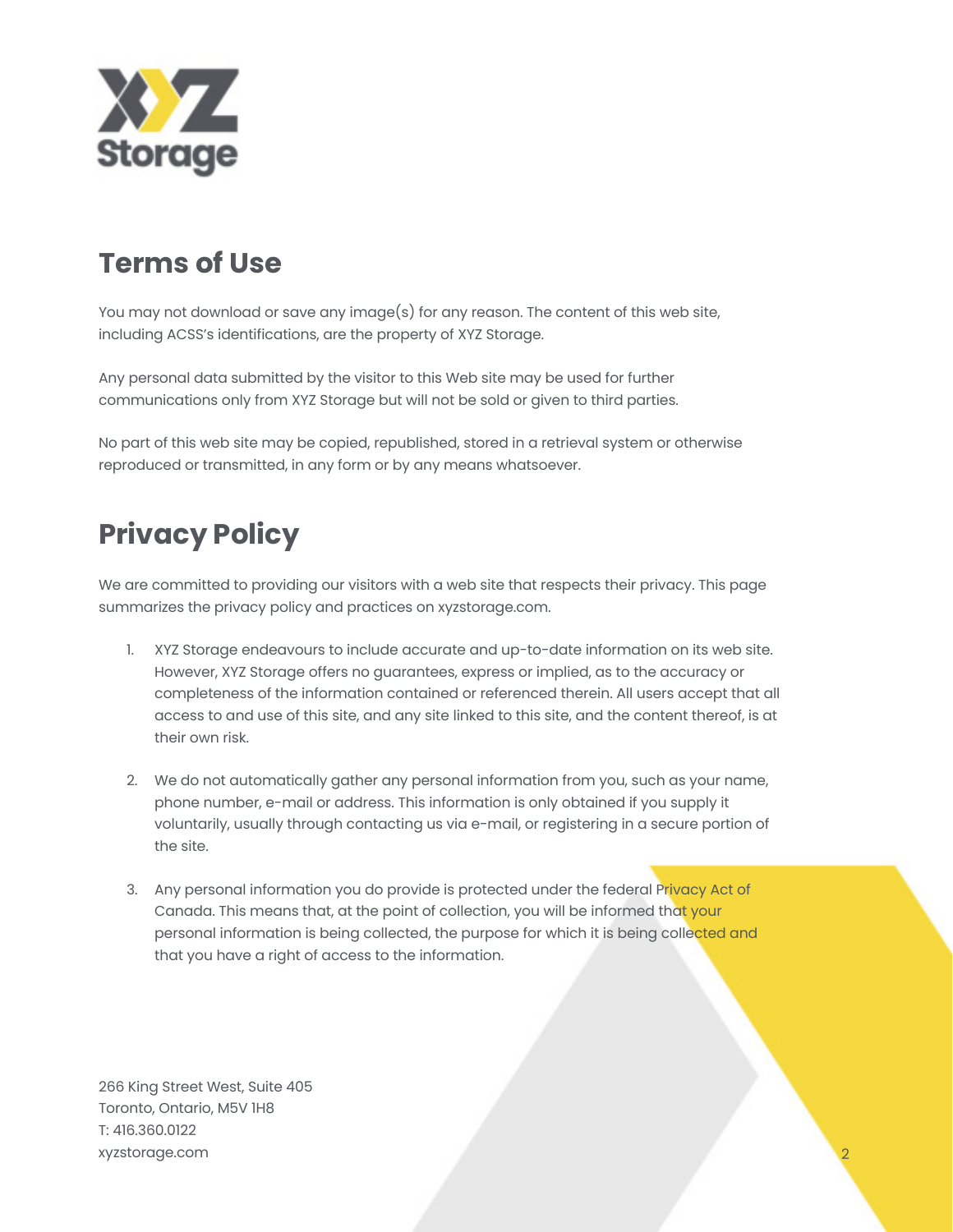

- 4. We use software that receives and records the Internet Protocol (IP) address of the computer that has contacted our Web site. We make no attempt to link these addresses with the identity of individuals visiting our site.
- 5. We do not regularly use "cookies" to track how our visitors use the site. Whenever we enable "cookies" to facilitate your transactions, we will first inform you.
- 6. Visitor information is not disclosed to anyone except personnel who need the information, e.g., to respond to a request.
- 7. If you join an online discussion group, we may ask you to volunteer personal information such as your name and email address for the purposes of effective administration of the discussion group. In some cases, our groups are limited to member only discussions and as such cannot be accessed by the general public. We will notify you as to whether you are joining a closed (limited) or open (public) discussion.
- 8. You have the choice of whether or not to give us your personal information. In certain places or certain pages on our website, we will ask you if you wish to receive electronic communications, which includes but is not limited to email, SMS, direct mail, or to be contacted by a XYZ Storage representative in the future. Your consent is optional, however, if you would like to receive a response from us, you are required to give consent in order for us to contact you. In certain areas of the website or in our marketing communication there will be a checkbox that says "I accept terms and conditions". Checking off the box acknowledges that you would like to receive marketing communication from XYZ Storage. Marketing communications include but are not limited to direct mail, SMS, email marketing, and/or being contacted by an XYZ Storage representative.

You may opt-out of receiving email, SMS, or other marketing communications from us by using the "unsubscribe" link in our emails, texting STOP for SMS messages, or by emailing us at info@xyzstorage.com. To opt-out of physical mailings and telephone communications, or to add your name to our do-not-share list, you may email us at the above email address. When opting out, please include your full name, email address, telephone number, and mailing address so that we can ensure we are removing the correct individual off our contact list. We will be sure your name is removed from our list